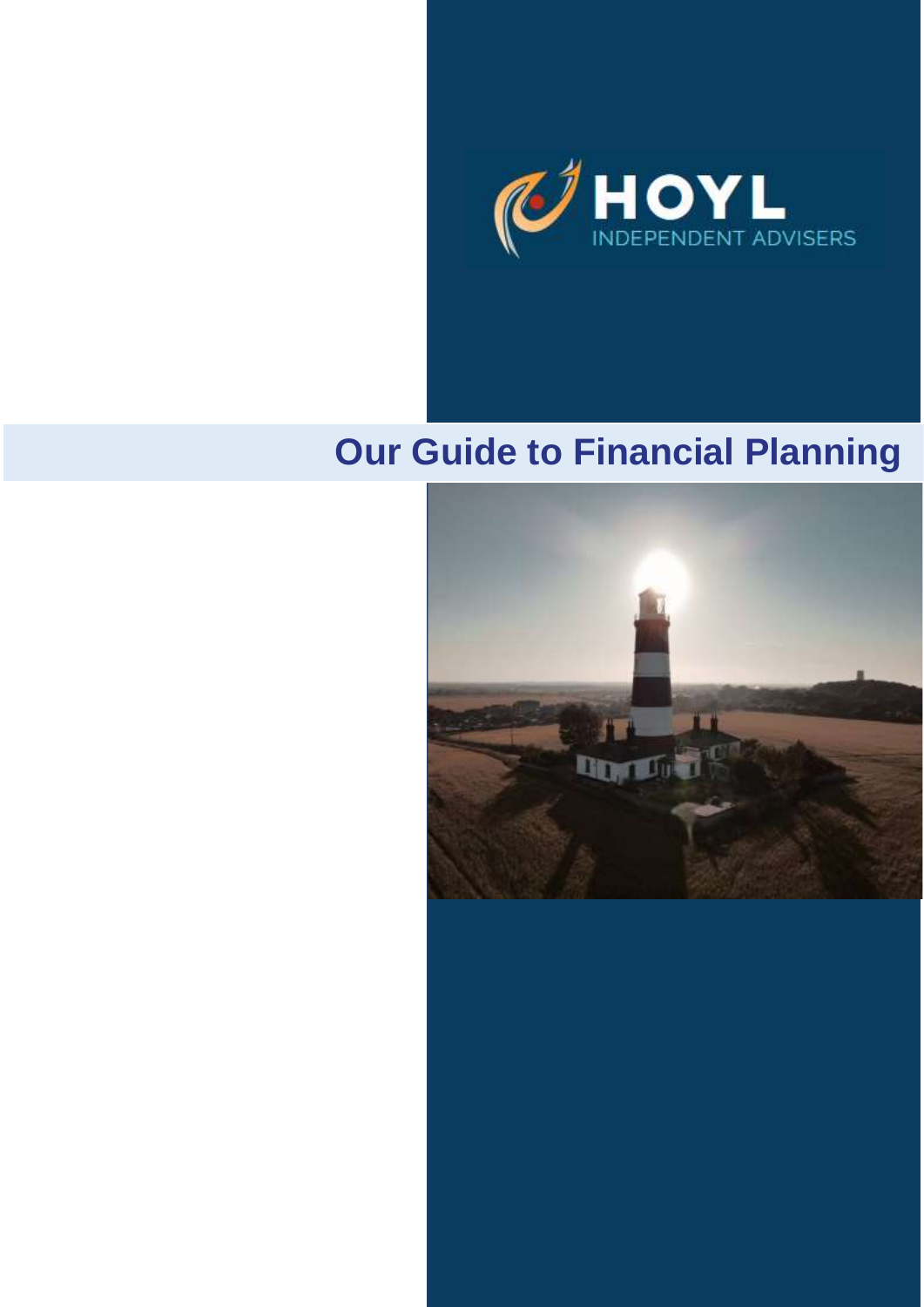# **About this guide**

We'd like to tell you more about what financial advice involves and how it can benefit you.

You may wonder why we need to do this, but research by **unbiased.co.uk** shows many people who work and save hard never choose to enjoy the benefits provided by sound financial advice, and we'll go on to tell you more about these.

#### **Help to answer life's most important questions**

Independent financial advice has come a long way since the 1980's and 90's, when advisers were seen as intermediaries between clients and product providers. Today we're genuinely interested in our clients as people, with much more focus on understanding your life goals and building a personalised plan to help you achieve them.

We still recommend suitable products when necessary, but primarily look to provide peace of mind through the quality and suitability of the advice we provide, making complex financial matters simple for you while helping you plan for life events, including any unexpected ones. We'll take the time to listen to you, and offer tailored solutions which meet your aims and alleviate your concerns.

#### **Your trusted expert - a second opinion before making big decisions**

It's natural to seek advice before making any big decision, so it's no surprise advice on retirement planning is the main reason people search for an independent financial adviser. After all, few decisions are bigger than the choices you'll need to make around the pension fund you've saved over your entire working life!

We'll all make other big decisions throughout our lives, some just as important as choosing your best retirement option, so there's a number of stages in life when it may also be beneficial to seek financial advice.

#### **The 4 main financial planning life stages**

| <b>Early career</b>                                                                                         |                                                                                                                                                          |                                                                                                                                                                                                         |                                                                                                                                                    |  |
|-------------------------------------------------------------------------------------------------------------|----------------------------------------------------------------------------------------------------------------------------------------------------------|---------------------------------------------------------------------------------------------------------------------------------------------------------------------------------------------------------|----------------------------------------------------------------------------------------------------------------------------------------------------|--|
| <b>Getting started</b><br>First job<br>Paying student loan<br>Start saving<br>Marriage<br><b>First home</b> | <b>Mid Career</b><br><b>Balancing Act</b><br>Family<br><b>School Fees</b><br>Buy/upgrade home<br>Increase savings<br>Insurance<br><b>Estate Planning</b> | <b>Pre-Retirement</b>                                                                                                                                                                                   |                                                                                                                                                    |  |
|                                                                                                             |                                                                                                                                                          | <b>Financial Flexibility</b><br>Reduce obligations<br>Pay off mortgage<br>Downsize home<br><b>Review Insurance</b><br>Increase savings and<br>pension savings<br>Review estate plan<br>Care for parents | <b>Retirement</b><br><b>Rewards and</b><br>planning<br>Switch from saving to<br>spending<br>Gauge expenses<br>Generate income<br><b>Healthcare</b> |  |
|                                                                                                             |                                                                                                                                                          |                                                                                                                                                                                                         | Long Term Care<br>Wealth transfer                                                                                                                  |  |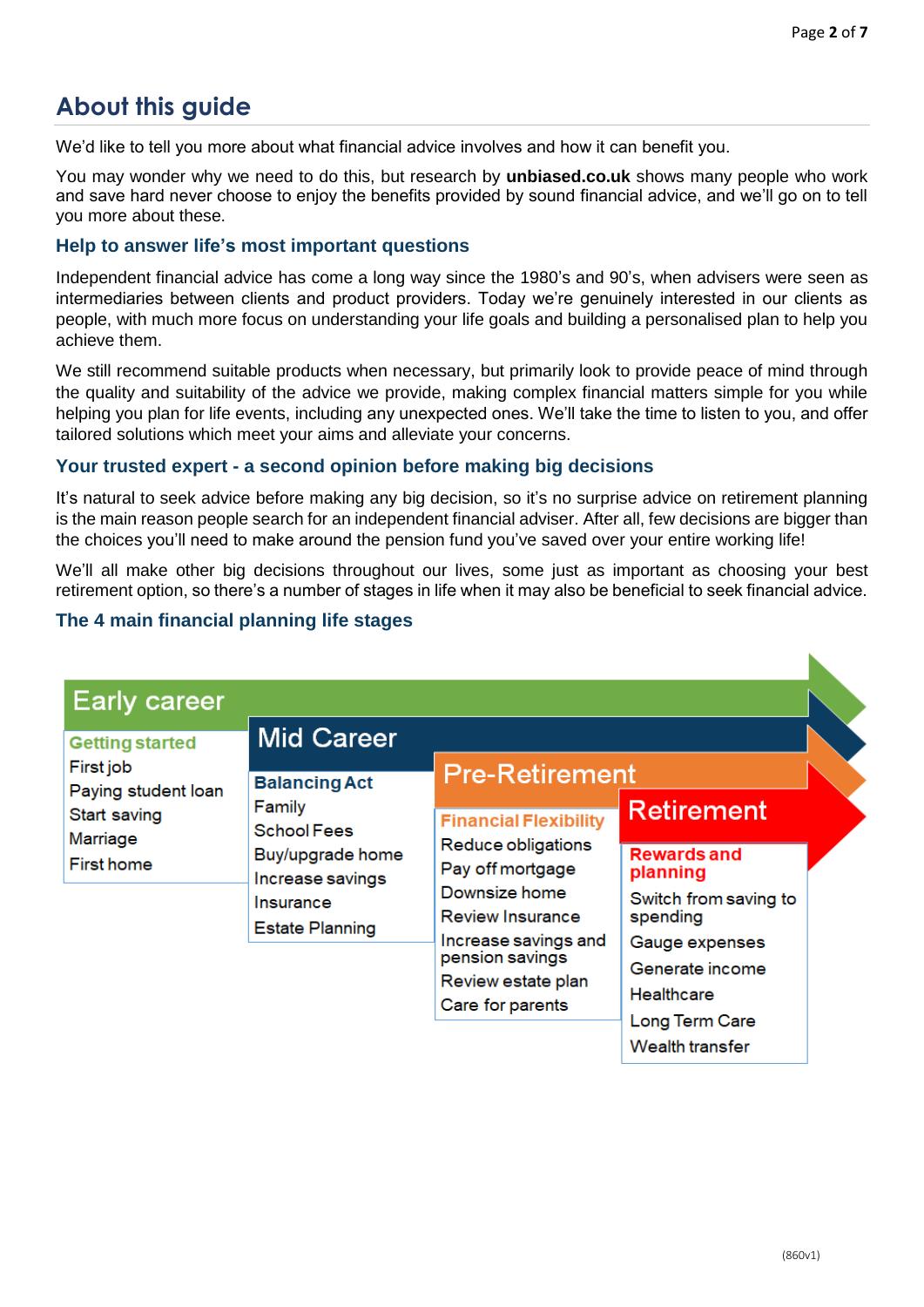# **What is Financial Planning?**

It's a professional service for individuals, families and businesses needing help to arrange their financial needs and goals. It could involve changing how you spend your money, thinking about how your family would manage without your income if you were to become ill or die prematurely, or explaining the benefits of putting a valid Will in place to protect your family.

It usually involves looking at all these together, and helping you come up with your 'plan'. Some people do this on their own, but if your needs are more complex then you may need the help of a financial adviser.

Here at Hoyl, we use a straightforward 4-step process to help you make sensible decisions about meeting your financial needs and reaching your financial goals and ambitions.

We'll start by helping you work-out your short, medium and long term goals, think about the priority of each, how much it may cost and when you'll need the money needed. This will help you start to focus on planning your finances and work out how you can achieve each of your goals.

Don't forget you'll also have to plan for some of the hurdles you may need to overcome too, so it's about getting organised and being in control of your finances - rather than letting your finances control you.

Your financial plan can be created using the 4 steps below, and your financial adviser will of course be pleased to help you with each of these steps along the way.

#### **Step 1**

#### **Initial Consultation**

**We'll have a relaxed discussion, to learn more about your current situation, including your life goals, financial aims and any concerns**

#### **Step 4**

#### **Ongoing Service**

**Once your financial plan is in place, we can meet you regularly to review progress, make sure you're still comfortable with the risk being taken with your money and implement the next steps**

#### **Step 2**

#### **Full Financial Review & Recommendation**

**We'll first gather all personal and financial details needed to help us understand your present position and existing plans**

**We'll then prepare a Suitability Report, which will include our recommendations on the action needed to help you achieve your goals**

#### **Step 3**

#### **Contract Arrangment & Implementation**

**If you choose to proceed, we'll then deal with all applications and transfers on your behalf, including any queries from your current providers and your new one**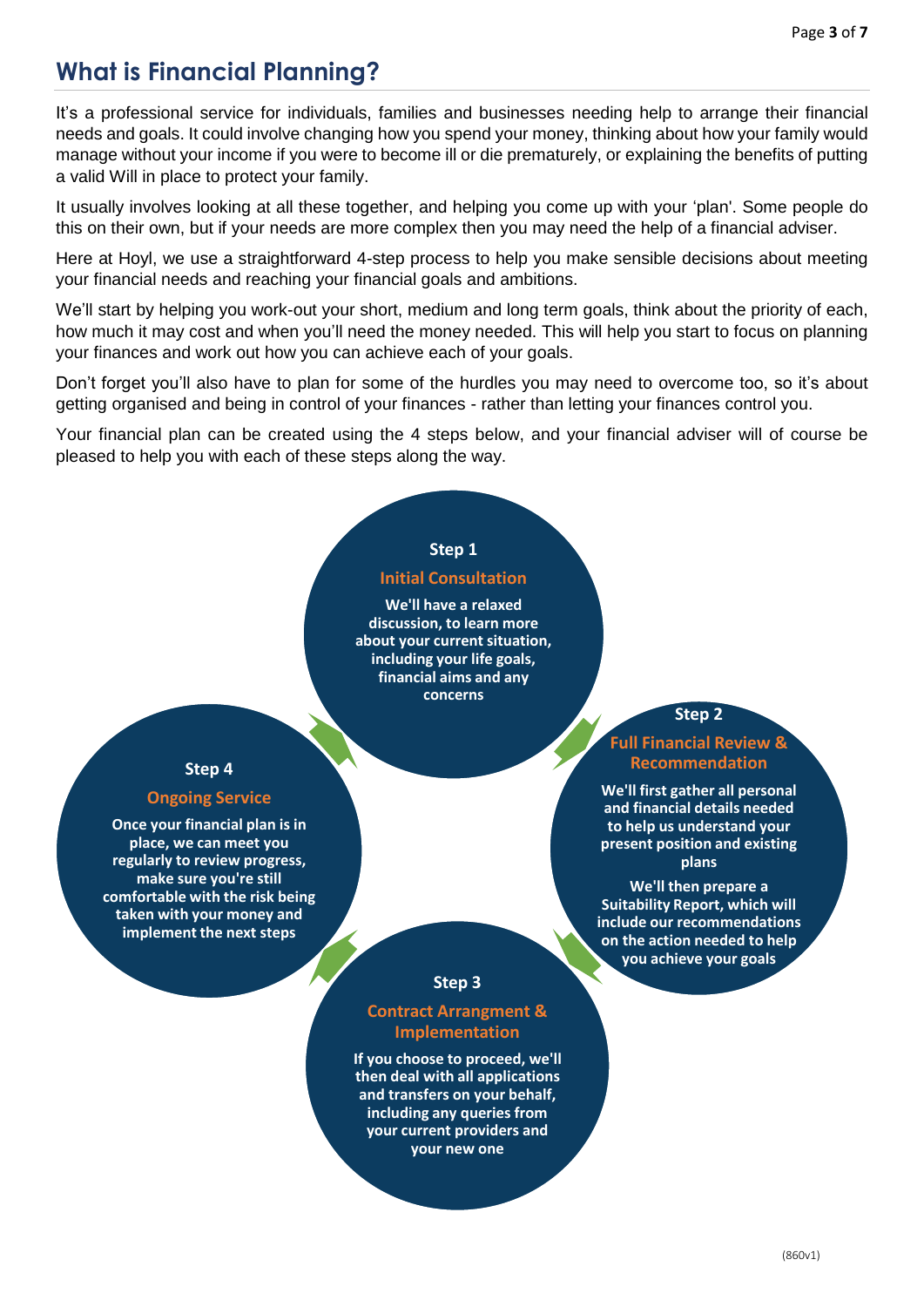### **What are the benefits of Financial Planning?**

It's difficult to put a figure on the value of good financial advice, but in 2017 researchers at the International Longevity Centre UK (ILC) commissioned by Royal London tried to do exactly that.

Their research followed 2 groups of individuals, starting in 2001 to 2006, and tried to work out exactly how much better off each was due to the financial advice they received.

They found that, on average, after 10 years:

- Receiving professional financial advice had resulted in a total boost to wealth (in pensions and financial assets) of £47,706 in 2014/16.
- The benefits of financial advice had seen an 11% boost to the pension wealth of those termed "more affluent" and a massive 24% boost for those termed as "just getting by".
- While having an ongoing relationship with a financial adviser resulted in a better financial outcome for all those involved, those receiving advice at both time points had almost 50% higher average pension wealth than those who only received advice at the start.

You can see the actual report by going to **https://www.royallondon.com/siteassets/site-docs/mediacentre/policy-papers/ilc-what-its-worth-final.pdf** or we'll be pleased to send you a copy.

ILC's research clearly shows the benefits of working with a trusted adviser to develop a financial plan, and meeting regularly to make sure you stay on track. This is even more important during times when investment markets are volatile, such as during the financial crisis in 2008, and more recent turmoil caused by Brexit and Covid-19.

What's more, their final report concluded financial advice delivers real value to those who receive it, and has the potential to benefit a far wider group of people, if only they could be persuaded to take it up.

While this research mainly focused on pension wealth, as we've already mentioned, there are lots of reasons you might need to consult a financial adviser to help deliver a better outcome for you, including:

- Keeping you on track and focused on the long term
- Help to choose investments that match your attitude to risk and give the best possible returns
- Helping you to make difficult financial decisions
- Help you deal with the ups and downs of the investment markets
- Help you establish and agree your financial goals and objectives
- Help you create a long-term plan to meet them
- Provide guidance and reassurance

So, as you can see, the benefits of financial planning are all based around planning for the future and building a long term, trusted working relationship with your financial adviser.

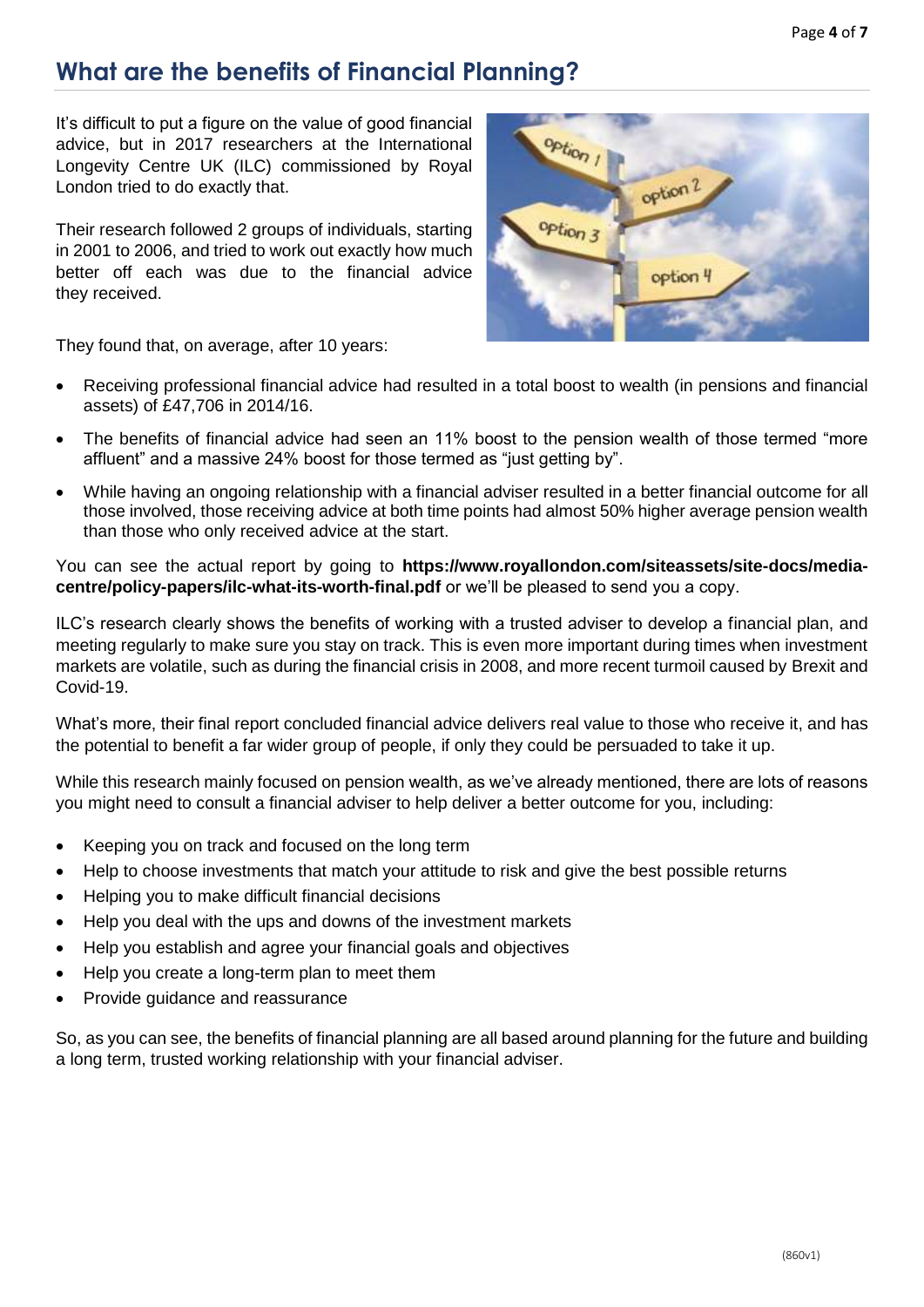### **How does Financial Planning deliver better outcomes?**

Now we've shown receiving advice will deliver better outcomes for you compared to those who don't take advice, let's look at the 4 main pillars of financial advice, how advice is provided, and what it covers.



**1.Help to develop better financial habits** – while most investors understand how important it is to stay disciplined when investment markets are more volatile, few actually do, which can lead them to take exactly the wrong course of action.

We'll create a clear, bespoke, financial plan for you to follow, based on your own, individual situation, needs, aims and ambitions for the future. We'll then help you stick to it, making sure you don't get carried away when the markets are booming and also help reassure you when they're falling.

We can help you build your own knowledge, see what really matters when making financial decisions and stay true to what really works for you. We'll help show you investing is a tool to protect your money, rather than a gamble full of hidden risks and pitfalls, and we'll focus on your investments and the things we can control. For example, we can't control inflation or investment conditions – but we can control the way your investments react to them.

**2.Planning at a risk level you feel comfortable with** – all investments include an element of risk to the money you invest, and you could get back less than you pay in, so it's important you understand these risks and only invest at a risk level you fully understand and feel comfortable with.

We'll use carefully structured questions to help us understand your attitude to risk, how much you feel you understand about investing, including any investments you already hold. We'll then use sophisticated modelling software to find the solution which meets your agreed risk level and gives you the potential for improved returns, while protecting your money as much as possible during unsettled investment conditions.

You can be sure we'll only recommend solutions that meet your needs and aims, whether this is using one of our model portfolios, or a solution provided by a range of Discretionary Fund Managers, but we'll always make sure you fully understand how your money will be invested and feel comfortable with it.

**3.Guidance with tax allowances** – we'll make sure your investments are structured in a way which is tax efficient, and makes use of any allowances you're entitled too, especially around pensions, which have seen several changes in recent years. We can also help guide you in other areas, such as on the use of your annual Capital Gains Tax allowance.

This is an important area which will add value to your investments each year and have huge future benefits. We may, as an example, recommend you use your annual ISA allowance each year to help build a fund you can access with no tax liability in the future. You could then choose to use this as part of your retirement income plan, minimising the future level of tax you may have to pay.

**4.Spending Strategies - now and in the future** – We'll work to understand your future needs and goals, whether it's saving to buy your first home, reducing any debts, saving for University fees, planning a once in a lifetime holiday, starting a business or simply building an emergency fund to help you feel more financially secure.

We'll then create a strategy which works for you and review this with you regularly, to help keep you on track.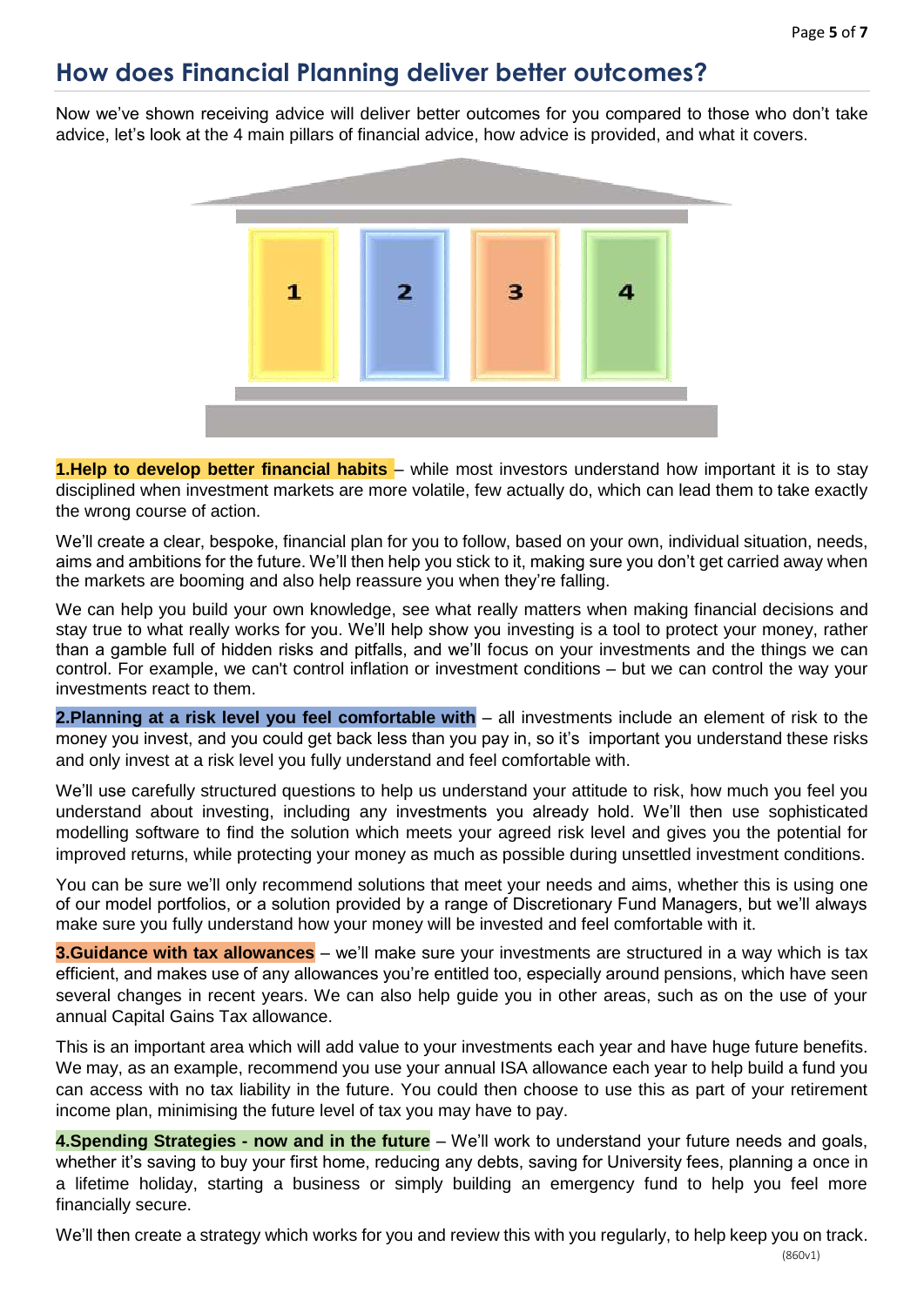### **What else should I consider?**

#### **What are 'Independent' and 'Restricted' advisers?**

While all financial advisers will look at your personal circumstances and recommend solutions to help meet your needs, there are actually 2 different types of advisers:

**Independent Financial Advisers** – like us here at Hoyl, these offer unbiased advice about a complete range of financial products from all different companies across the entire market

**Restricted Advisers** – these can only recommend and give advice on a limited range of products. They may specialise in one area, such as pensions, but can only advise you on products from a limited number of companies.

#### **Being confident in your financial adviser's expertise**

All financial advisers must hold the following qualifications:

**Level 4 or above of the national Qualifications and Credit Framework** – this shows your adviser has a deep technical and applied understanding of principles, processes and products, which enables them to analyse options relevant to specialist areas.

**A Statement of Professional Standing (SPS)** - this means they've signed-up to a code of ethics and must complete at least 35 hours of professional training every year. SPS certificates must be renewed every 12 months, so you can check your adviser's is up-to-date.

These qualifications ensure your adviser fully understands the choices available to you, together with the risks and benefits of every recommendation they make to you, their client.

All firms of financial advisers must be registered with the Financial Conduct Authority. This means they meet standards which give you more protection if you're unhappy with their service. For example, it means you can complain to the Financial Services Ombudsman if things go wrong, and may be able to claim compensation.

Please feel free to ask any of our advisers about their qualifications and Statement of Professional Standing. You can also find this, and more on our website, **hoyl.co.uk**, together with a link to **VouchedFor.co.uk**, an independent service which helps people find reliable, independent professional services. There you can read lots of recent reviews for many of our advisers provided by their own clients.

All our advisers are qualified to Diploma level and some are Chartered Financial Planners. All are supported by industry leading technology and a team of highly qualified mentors, paraplanners and compliance support, with many years of experience, so you can be sure they have the skills and knowledge needed to develop and recommend a successful financial plan for you.

#### **Can I get advice from my bank or by speaking to friends?**

Many people consult their bank, building society or insurance company when making financial decisions. However, the service they receive can be very different, and in most cases won't include a personalised recommendation.

While most banks, building societies and specialist brokers can discuss the different choices available, they must leave it to you to decide which product you need. This means you're making a decision based on 'information', as they can't usually assess the suitability of a product for your needs. More importantly, it means you'll have fewer rights to claim compensation if the product turns out to be unsuitable for you.

Receiving financial advice means you can make a complaint to the Financial Ombudsman Service about 'mis-selling' and possibly claim compensation if you later find the product recommended is unsuitable although this doesn't protect you against any losses if the investment markets should simply go down.

Here at Hoyl Independent Advisers we believe in the value of advice, so we'll always look to provide both financial advice and a personalised recommendation which you can be sure will meet your needs.